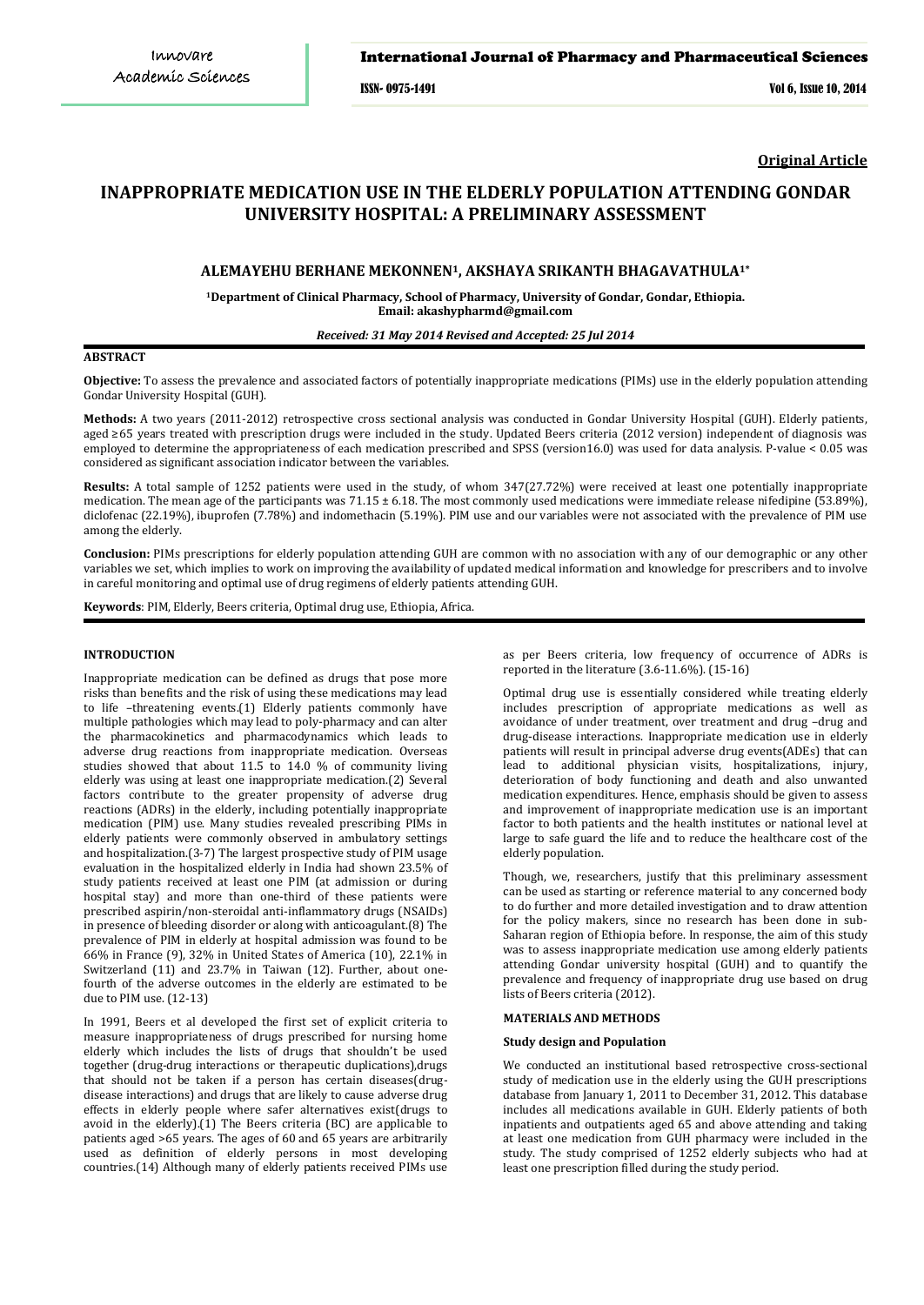The University Hospital is located in Gondar Town, Amhara National Regional State, Ethiopia. The town consisted of one central referral Hospitaland three health centers. Gondar University Hospitalis a teaching as well as regional referral Hospital under Ministry of Education. The referral Hospital is meant to serve 5 million people as per the four tier system of theNational Ministry of Health. Chronic illness care is one of the services the Hospital provides to the population both within and outside of Gondar Town.

## **Data collection**

The study protocol was approved by the Institutional Review Board of University of Gondar-School of Pharmacy, Gondar, Ethiopia. Permission was obtained from the GUH administration to use patients' medical records for the collection and analysis of prescription data. The records were retrospectively reviewed and following data were collected: patient's age, gender, medication information need by the patients such as clinical profile, name of the drug, dose or amount, dosage regimen, administration route and

number of drugs prescribed at a time. Further, medication records (prescriptions) which fulfill the inclusion criteria were selected from record stores during the recruitment period and information pertaining to medication and their demographics were collected using rating scale for each parameter.

#### **Data analysis**

The data were analyzed by using SPSS (version 16.0) analysis software and Beers criteria (2012) as reference material in determining the drugs prescribed as appropriate or inappropriate. *P*<0.05 was used as significant association indicator among the variables.

#### **Results**

Of the total 1252 elderly patients included in the study, 692 (55.27%) were females and 910 (72.68%) were in the age 65-74 years. The mean age of the participants was  $71.15 \pm 6.18$ . One third of patients was prescribed one medication per prescription **(table 1).**

#### **Table 1 Demographic characteristics of elderly population**

| <b>Patient characteristics</b>               | Total number (1252) | Percent (%) |  |
|----------------------------------------------|---------------------|-------------|--|
| Gender                                       |                     |             |  |
| Male                                         | 560                 | 44.73       |  |
| Female                                       | 692                 | 55.27       |  |
| Age (years)                                  |                     |             |  |
| $65 - 74$                                    | 910                 | 72.68       |  |
| 75-84                                        | 272                 | 21.73       |  |
| $\geq 85$                                    | 70                  | 5.59        |  |
| Total number of medications per prescription |                     |             |  |
|                                              | 399                 | 31.9        |  |
|                                              | 333                 | 26.6        |  |
|                                              | 289                 | 23.1        |  |
| 4                                            | 147                 | 11.7        |  |
| 5                                            | 59                  | 4.7         |  |
| $\geq 6$                                     | 25                  | 2           |  |

| Table 2: List of potentially inappropriate medication prescribed for elderly |  |  |  |
|------------------------------------------------------------------------------|--|--|--|
|                                                                              |  |  |  |

| Name                     | Frequency (347) | Percentage |
|--------------------------|-----------------|------------|
| Promethazine             |                 | 0.29       |
| Chlorpheniramine         |                 | 0.57       |
| Diphenhydramine          |                 | 0.57       |
| Trihexyphenidyl          |                 | 1.15       |
| Digoxin $> 0.125$ mg/day | 6               | 1.73       |
| Nifedipine               | 187             | 53.89      |
| Spironolactone >25mg/day | 2               | 0.57       |
| Amitryptiline            |                 | 2.02       |
| Chlorpromazine           |                 | 0.29       |
| Haloperidol              |                 | 0.29       |
| Phenobarbitone           |                 | 1.15       |
| Diazepam                 |                 | 0.87       |
| Methoclopramide          | 3               | 0.87       |
| Diclofenac               | 77              | 22.19      |
| Ibuprofen                | 27              | 7.78       |
| Indomethacin             | 18              | 5.2        |
| Methyldopa               | ◠               | 0.57       |

#### **Potentially inappropriate medications (PIM)**

Prescription analysis shows that 347(27.72%) patients received at least one PIM. Of those, 334 (96.25%) received one PIM and only 13(3.75%) received two and none had received three PIMs. The most frequently prescribed PIMs observed were immediate release nifedipine (53.89%), diclofenac (22.19%) followed by ibuprofen (7.78%) and indomethacin (5.2%) (**Table2)**

#### **Association with potential inappropriate medications (PIMs)**

Logistic regression analyses were performed to determine risk factors associated with PIMs. Comparison was made between groups for polypharmacy (> or equal to 6 medications) and without

polypharmacy (1-5 medications). Results of the logistic regression analysis showed no significant correlation with polypharmacy (OR, 1.22: 95% CI 0.48-3.08). Furthermore, age and sex had no significant association with prescribing PIMs (**Table 3)**.

#### **DISCUSSION**

Pharmacotherapy in the elderly requires a balance between inappropriate medication use and under treatment. Our study showed the high prevalence, 27.72% of the elderly patients received at least one PIM. Comparing these results to the prior studies, the figure varies from  $16.\overline{3}$  to  $62.5\%$  (Guaraldo et al., 2011) (17). But this was much higher than Ma et al (19%) and Zaveri et al. Study (23.58%) using Beer's criteria 2003. (18,19) This can be explained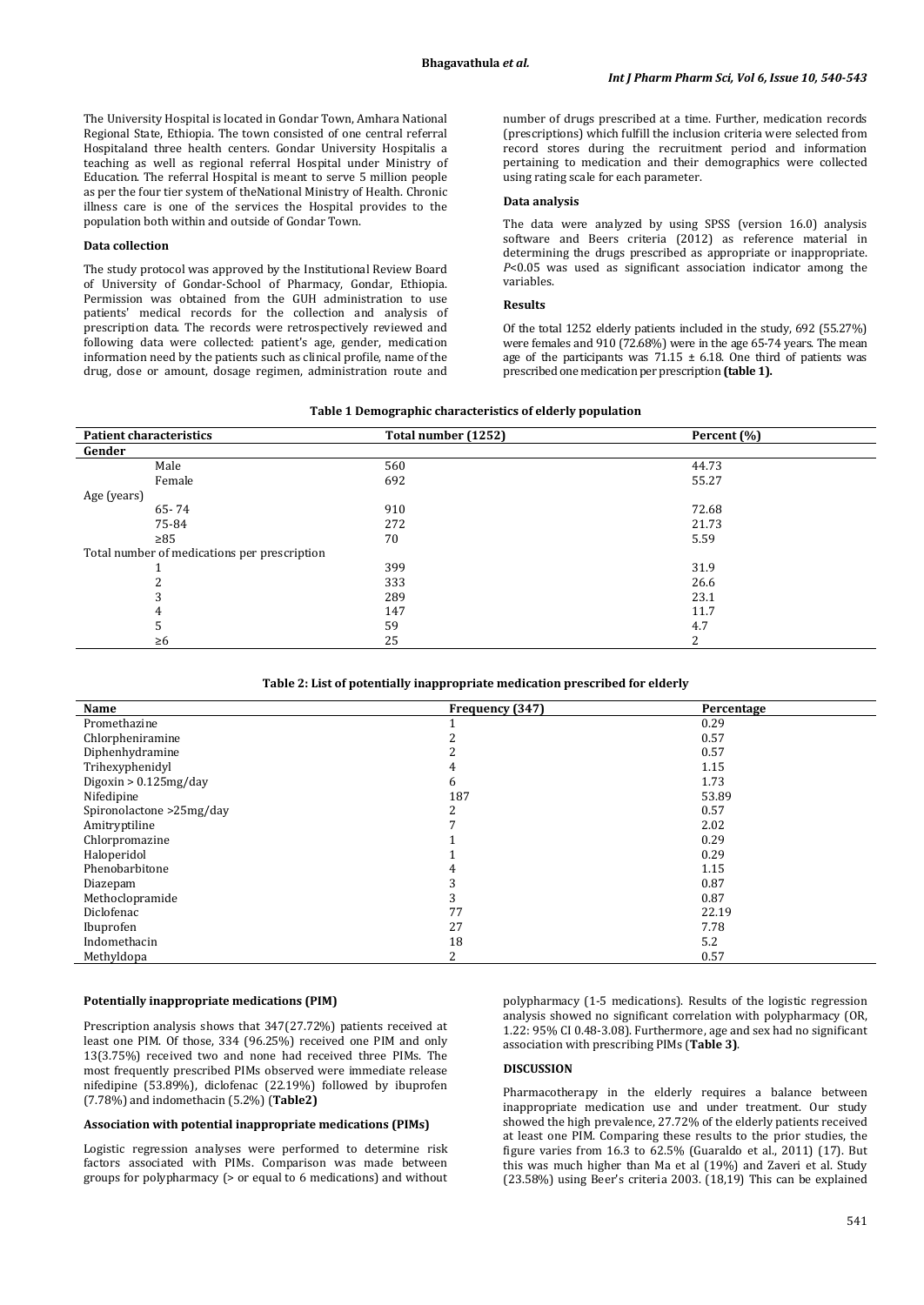by the diversity in the severity of disease in the study subjects and could be due to the use of the latest version of Beer's criteria 2012 in our study. Among PIMs, the most commonly prescribed medications were nifedipine (IR), diclofenac, ibuprofen, and indomethacin which should be avoided in elderly irrespective of diagnosis. Using calcium channel blockers and NSAIDs were identified as potentially inappropriate. Calcium channel blockers (CCBs) are classified into two classes: dihydropyridines (nifedipine, amlodipine, and felodpine) and non dihydropyridines (verapamil and diltiazem), which are commonly used for treating hypertension and tachyarrhythmias respectively. The clinical efficacy of CCBs as antihypertensives in elderly may be due to multiple comorbidities restricting the use of alternative anti-hypertensive's like beta blockers or angiotensin converting enzyme inhibitors.

### **Table 3: Logistic regression analysis\***

| <b>Variables</b> | Appropriateness of medications |                 | OR** (95% CI)    | P-value |
|------------------|--------------------------------|-----------------|------------------|---------|
|                  | Appropriate $(\% )$            | Inappropriate % |                  |         |
| Sex              |                                |                 |                  |         |
| Male             | 415(74.11)                     | 145(145(25.89)  | 1.18(0.92, 1.51) | 0.195   |
| female           | 490(70.8)                      | 202(29.2)       |                  |         |
| Age              |                                |                 |                  |         |
| 65-74            | 648(71.2)                      | 262(28.8)       | 1.62(0.89, 2.96) | 0.12    |
| 75-84            | 201(73.9)                      | 71(26.1)        | 1.41(0.74,2.69)  | 0.29    |
| $>= 85$          | 56(80)                         | 14(20)          |                  |         |
| Poly pharmacy    |                                |                 |                  |         |
| $1 - 5$          | 886(72.2)                      | 341(27.8)       |                  |         |
| $>= 6$           | 19(76)                         | 6(24)           | 1.22(0.48,3.08)  | 0.675   |

The most common side effects include flushing, headache, hypotension, constipation etc. Nevertheless, prescribers should be aware of potential side effects in the elderly for considering the most appropriate drug. Therefore, as one of the members of this class of anti-hypertensive's, nifedipine immediate release is listed in Beers criteria (2012) as PIM. In Gondar University Hospital, controlled released nifedipine was not available till January 2013. This is the reason why many of the elderly population were put on the inappropriate immediate release nifedipine as their follow up medication.

Considering selective NSAIDs like diclofenac, ibuprofen that relieve mild to moderate pain, and lower body temperature in fever. These agents are believed to act by inhibiting cyclooxygenase and some other enzymes that catalyze prostaglandins biosynthesis. This inhibition prevents the sensitization of pain receptors to mediators or modulators of pain. Several of these drugs were also used as antiinflammatory agents. The main adverse effects of these drugs are increases the gastrointestinal bleeding, peptic ulcer disease and decrease renal function especially if an elderly is on anticoagulants, antiplatelets and steroidal therapy. NSAIDs induced peptic ulcers occurs in approximately 1% patients treated 3-6 months. The better option is to avoid chronic use of NSAIDs unless other alternatives are not effective and using gastro-protective agents like proton pump inhibitors and misoprostol can be beneficial. (2,15)

According to Chen et al., (20) and Oliveria et al (21) studies, the most common inappropriately used drug classes among the elderly are sedative- hypnotics (18.6%) and muscle relaxant (17.5%) followed<br>by antiplatelet agents (10.3%), antihistamines (9.3%), by antiplatelet agents (10.3%), antihistamines (9.3%), antispasmodics (9.3%) and alpha-blockers (8.2%).The high proportion of PIMs in this study may reflect a lack of understanding the prescribing medication principles in the elderly and unavailability of safe medications for the elderly. Patients aged between 65-74 years had more PIMs than aged ≥75 years which is similar to a study at Hong Kong. (18)

In this study, no relationship was found between the variables we assess and PIMs use prevalence like age does not correlate with an increase in prevalence of PIM use. Detailed clinical studies that include sequencing of drug treatment are required to clarify these issues. Nevertheless, review of treatment medications is advisable in patients subjected to polypharmacy, with a view to avoid over prescribing and untoward side effects.

## **CONCLUSION**

The preliminary assessment of this study reported high prevalence of PIMs in elderly patients in GUH and no significant factors were found in relation with PIMs use. The leading factor for common PIMs use is associated with prescribing quality. Further, it reiterates the need for "geriatric prescription guidelines" by the preparing explicit criteria in order to develop a new medication reviewing tool that suits for Ethiopian older population.

## **Limitations**

• Prescriptions were not complete and legible to tell basic information

• Poor and manual documentation(organization) of prescriptions in the pharmacy

• Drug-drug and drug-disease interactions were not examined for the reason we were used prescriptions only

• Concurrent use of medications with disease conditions was not evaluated.

## **FUNDING**

No funding sources

#### **CONFLICT OF INTEREST**

None declared

#### **ACKNOWLEDGEMENT**

The authors wish to acknowledge the support of the University of Gondar hospital administration staff for allowing to access the data and School of Pharmacy for their assistance and support.

## **REFERENCES**

- 1. Beers MH. Explicit criteria for determining potentially inappropriate medication use by the elderly: an update. Arch Int Med 1997;157:1531-6.
- 2. Christine M. Campanelli. American geriatric society updated beer's criteria for potentially inappropriate medication in older adults. JAGS J Am Geriatr Soc 2012;60(4):616–31.
- Lima. Potentially inappropriate medications used by the elderly: prevalence and risk factors in Brazilian care homes. BMC Geriatr 2013;13:52.
- 4. Limpawattana P, Kamolchai N, Theeranut A, Pimporm J. Potentially inappropriate prescribing of Thai older adults in an internal medicine outpatient clinic of a tertiary care hospital. Afr J Pharm Pharmacol 2013;34(7):2417-22.
- Lai HY, Hwang SJ, Chen YC, Chen TJ, Lin MH, Chen LK. Prevalence of the prescribing of potentially inappropriate medications at ambulatory care visits by elderly patients covered by the taiwanese national health insurance program. Clin Ther 2009;31:1859-70.
- 6. Ruggiero C, Dell`Aquila G, Gasperini B, Onder G, Lattanzio F, Volpato S, *et al*. Potentially inappropriate drug prescriptions